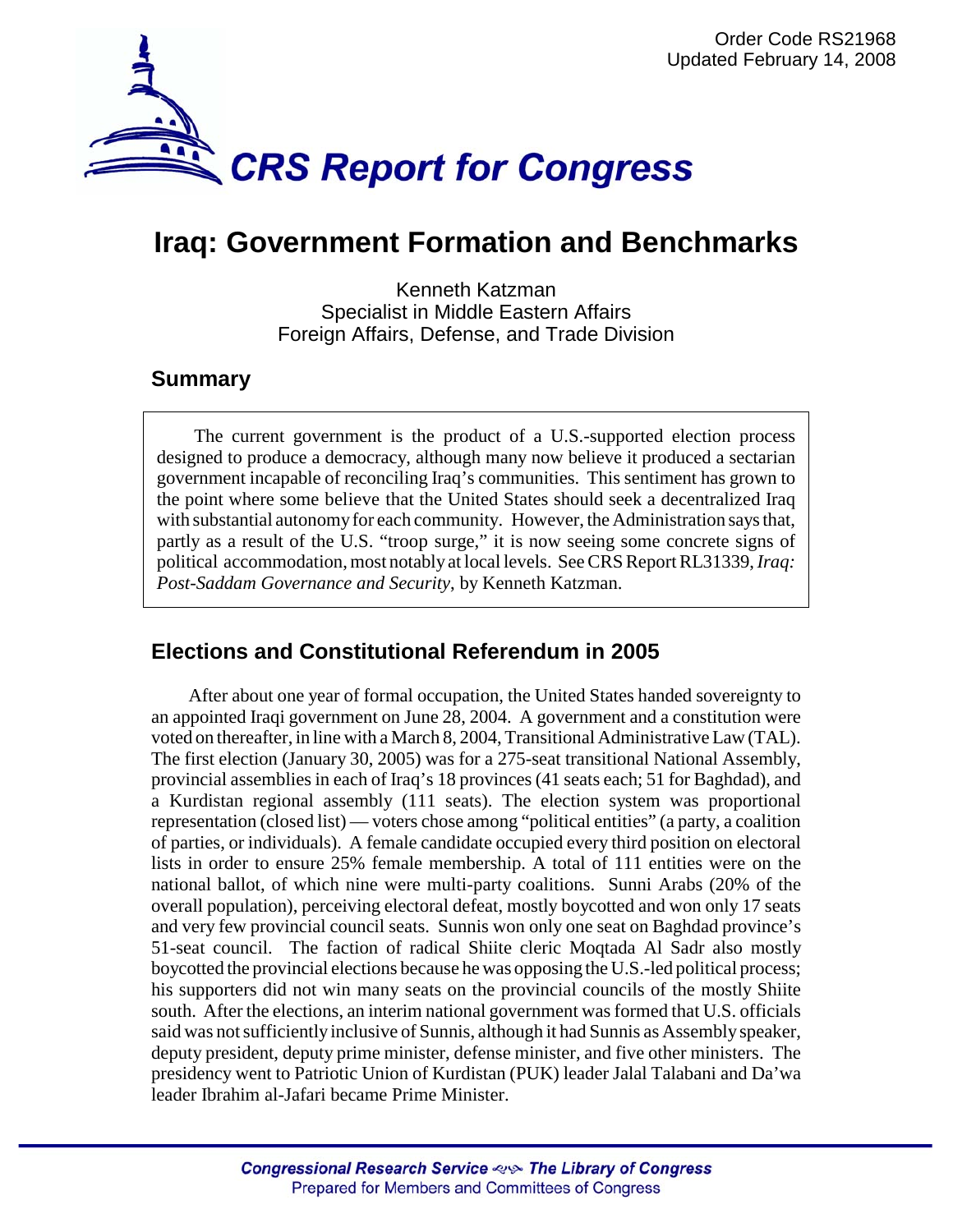**Permanent Constitution.** The elected Assembly was to draft a constitution by August 15, 2005, to be put to a referendum by October 15, 2005, subject to veto by a twothirds majority of voters in any three provinces. On May 10, 2005, the Assembly appointed a 55-member drafting committee which included only two Sunni Arabs, although 15 Sunnis were later added as full members and 10 more as advisors. In August 2005, the talks produced a draft that set a December 31, 2007, deadline to hold a referendum on whether Kirkuk will join the Kurdish region (Article 140); designated Islam "a main source" of legislation and said no law can contradict the "established" provisions of Islam (Article 2);<sup>1</sup> set a 25% electoral goal for women (Article 47); allowed families to choose which courts to use for family issues such as divorce and inheritance (Article 41); made only primary education mandatory (Article 34); and said that the federal supreme court would include Islamic law experts and civil law judges and experts (Article 89). These provisions concerned many women who fear that too much discretion was given to males of their families, and many women say the provision is being misused by Islamic extremists in southern Iraq and elsewhere to impose, including through killings, restrictions against women. Article 126 made all orders of the U.S.-led occupation authority (Coalition Provisional Authority, CPA), applicable until amended.

The major disputes were — and continue to be — centered on the draft's allowing two or more provinces together to form new autonomous "regions" and to allocate oil revenues. Article 117 allowed each "region" to organize internal security forces, which would legitimize the fielding of militias, including the Kurds' *peshmerga* (allowed by the TAL). Article 109 required the central government to distribute oil and gas revenues from "current fields" in proportion to population, and gave "regions" a role in allocating revenues from new energy discoveries. Sunnis opposed the draft on these grounds; Sunnidominated areas of Iraq have few oil or gas deposits, although some oil fields might lie in Anbar Province. Article 62 established a "Federation Council," a second chamber with its size and powers to be determined by subsequent law (not passed to date).

With contentious provisions unresolved, Sunnis registered in large numbers (70%-85%) to try to defeat it, prompting a U.S.-mediated agreement (October 11) providing for a panel to propose amendments within four months after a post-December 15 election government took office (Article 137). The amendments would require a majority Assembly vote of approval and, within another two months, would be put to a referendum under the same rules as the October 15 referendum. However, in the referendum, the Sunni provinces of Anbar and Salahuddin had a 97% and 82% "no" vote, respectively. Mostly Sunni Nineveh province voted 55% "no," which meant that the constitution was adopted (only two provinces, not three, voted "no" by a two-thirds majority).

**December 15, 2005 Elections.** In the December 15, 2005, elections for a four year government, a formula was adopted to attract Sunni participation; each province contributed a predetermined number of seats to a "Council of Representatives" (COR). Of the 275-seat body, 230 seats were allocated this way, with 45 "compensatory" seats for entities that would have won additional seats had the constituency been the whole nation. 361 political "entities" registered, of which 19 were multi-party coalitions. As shown in the table below, voters chose lists representing their sects and regions, and the

<sup>&</sup>lt;sup>1</sup>[http://www.washingtonpost.com/wp-dyn/content/article/2005/10/12/AR2005101201450.html].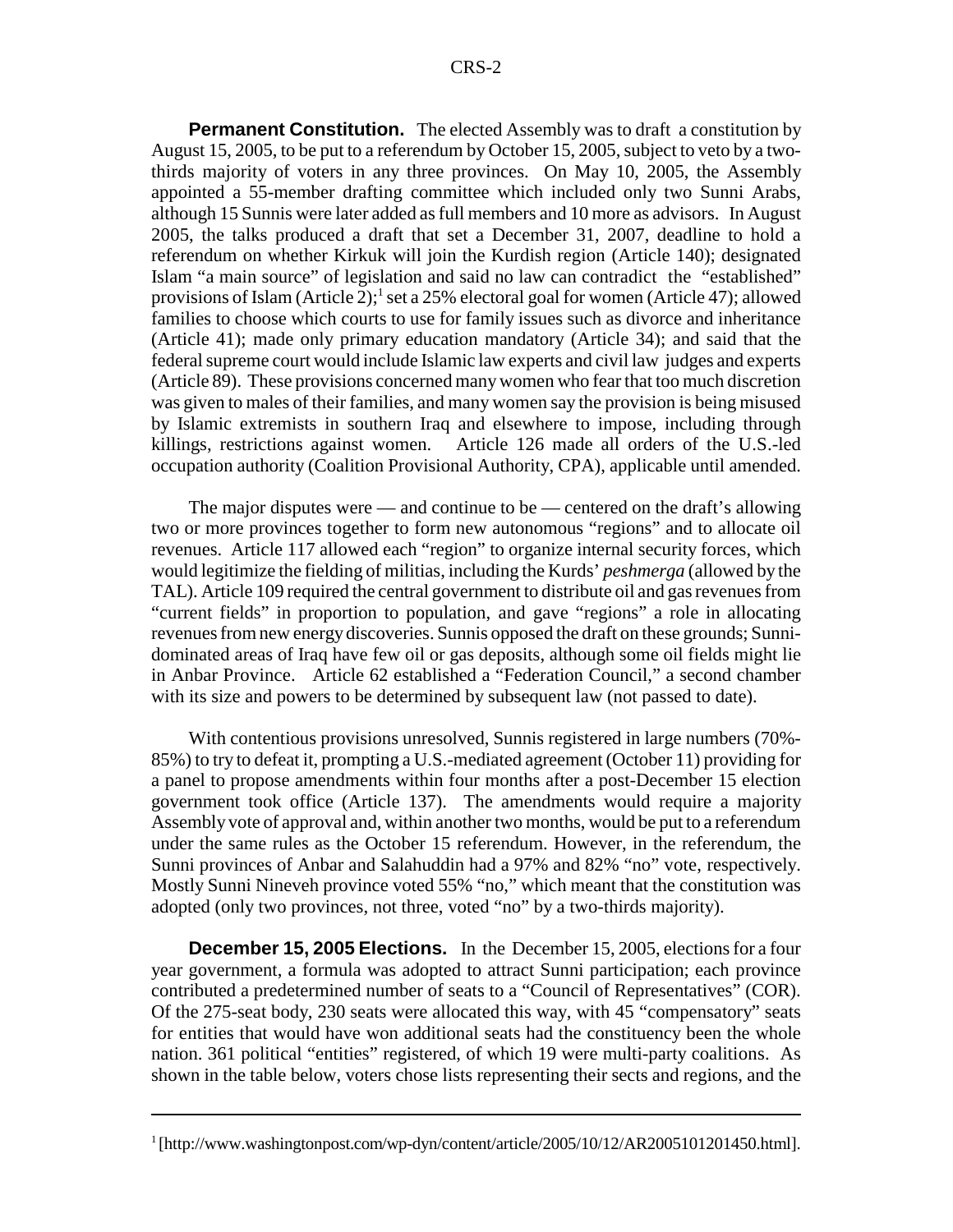UIA and the Kurds again dominated the elected COR, as they had in the January election. The full term COR was inaugurated on March 16, but wrangling ensued and Kurdish and other opposition caused the UIA to agree to Jafari's Da'wa deputy, Nuri Kamal al-Maliki, as Prime Minister. On April 22, the COR approved Talabani to continue as president, and selected his two deputies — Adel Abd al-Mahdi (incumbent) of the Islamic Supreme Council of Iraq (ISCI) and Tariq al-Hashimi, leader of the Consensus Front. Another Consensus Front figure, the hardline Mahmoud Mashhadani (National Dialogue Council party), was chosen COR speaker. Maliki won COR majority vote approval of a 37 member cabinet (including himself and two deputy prime ministers) on May 20, 2006. Three key slots (Defense, Interior, and National Security) were not filled permanently until June 8 because of infighting. Of the 37 posts, there were 9 Sunnis; 8 Kurds; 19 Shiites; and 1 Christian. Four are women.

### **Iraqi Performance on Benchmarks and Reconciliation**

In August 2006, the Administration and the Iraqi government agreed on a series of "benchmarks" that, if adopted and implemented, would presumably achieve political reconciliation. Under Section 1314 of a FY2007 supplemental appropriation (P.L. 110- 28), "progress" on eighteen political and security-related benchmarks — as assessed in Administration reports due by July 15 and September 15 — was required for the United States to provide \$1.5 billion in Economic Support Funds (ESF) to Iraq. The president indicated intent to use the waiver provision. The law mandated a separate assessment by the GAO, by September 1, 2007, of the degree to which the benchmarks have been achieved, as well as an assessment of the Iraqi security forces (ISF) by an outside commission (headed by ret. Gen James Jones). Results of the assessments, as well as subsequent legislative actions and implementation, are shown in the chart below.

Many experts agree that Iraq's major communities remain sharply divided over their relative positions in the power structure, but the Administration sees signs of movement, perhaps attributed to the success of the 2007 "troop surge" in reducing violence. The February 13, 2008 passage (unanimously, with 206 members voting) of two significant laws (amnesty law and provincial powers law, discussed below) and the 2008 national budget, represented clear breakthroughs. The effect on reconciliation will depend on implementation. The budget had been help up over Iraqi Arab assertions that the 17% revenue allocation to the Kurdish region was too generous – a figure already agreed to in previous budgets. The Kurds accepted a national census to determine long term percentage allocations for the Kurds, and the budget apparently does not fund the Kurds' *peshmerga* militia, who are now funded from the Kurds' own regional funds. This follows the January 12, 2008 passage of the De-Baathification reform law and the January 22, 2008 adoption (not part of those named in P.L. 110-28 but cited by the Iraqi themselves) of a law adopting a new national flag. Many Iraqi Arabs say the new flag was adopted only because of Kurdish pressure and some factions refuse to fly it. These recent steps, to some degree, represent achievement of the steps committed to by signed by Hashimi, Maliki, Talabani, Abd al-Mahdi, and Kurdish regional president Masoud Barzani in their August 26, 2007, "Unity Accord".

Others signs point to a political stabilization of Prime Minister Maliki, who was reeling in mid-2007 by the pullout of the cabinet of several major blocs, including the Consensus Front, the Sadr faction, and the secular bloc of former Prime Minister Iyad al-Allawi. Those withdrawals left the cabinet with about 16 vacant seats out of a 37 seat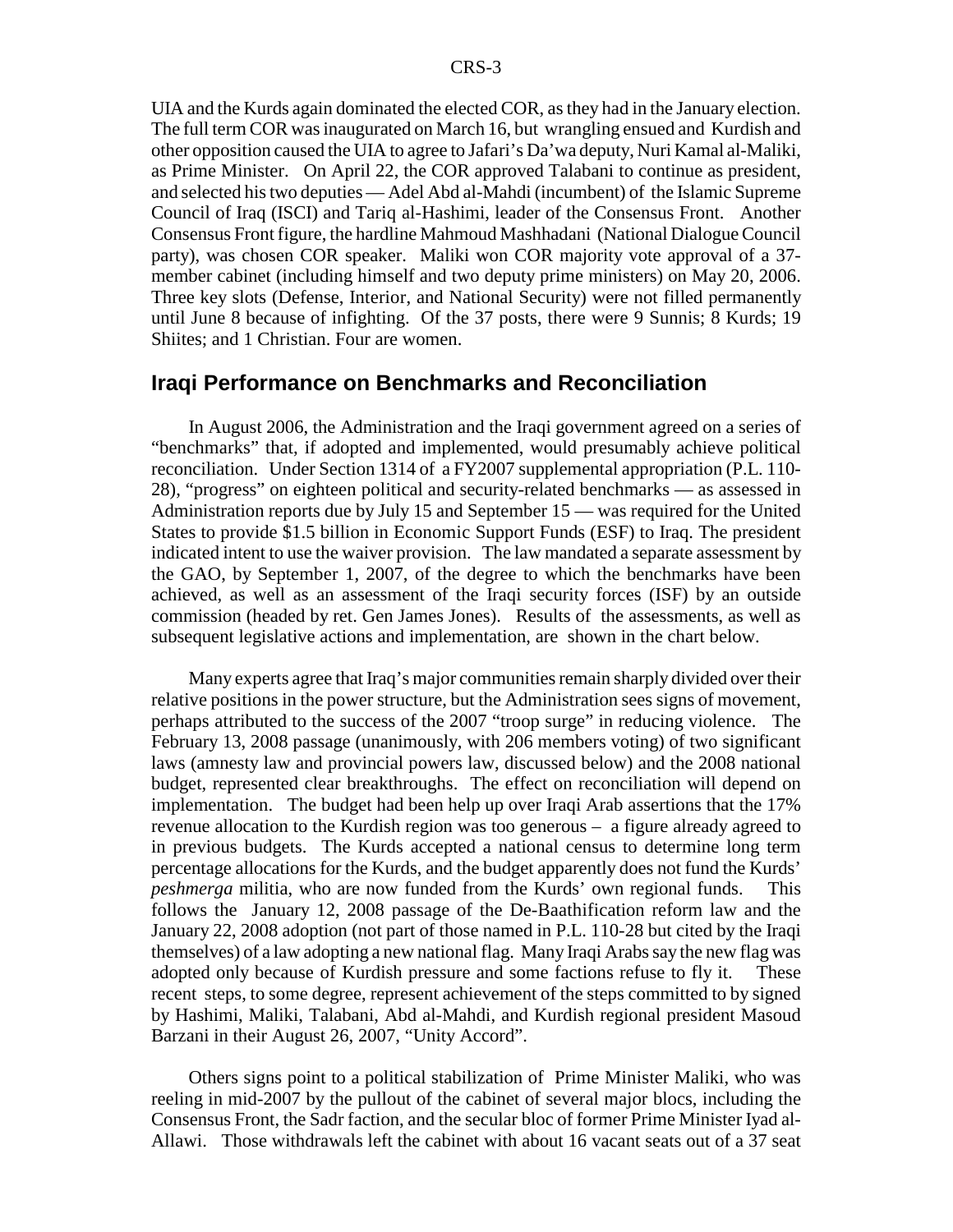cabinet. As of late 2007, Maliki's government has strengthened somewhat. Maliki filled two vacancies (agriculture and health ministers) in October 2007 with independent Shiites, replacing resigned Sadrists, although he failed in November 2007 to win COR confirmation for new ministers of justice or communications. At the same time, Minister of Planning Ali Baban broke with his Consensus Front bloc and rejoined the cabinet, leaving the cabinet with 13 vacancies. As of February 2008, the Iraqi Islamic Party, the main faction of the Consensus Front, reportedly is considering rejoining the cabinet. All blocs, including the Consensus Front, have ended their 2007 boycotts of the COR. Another positive development came in December 2007 with agreement by the Kurds to delay the contentious, constitutionally mandated referendum on Kirkuk until June 2008; it was to be held by December 31. On the other hand, demonstrating that new alliances are forming across sectarian lines, 120 parliamentarians from Sadr's faction, Allawi's faction, and part of the Da'wa Party members signed a statement on January 13, 2008, opposing Kurdish takeover of Kirkuk and energy deals signed by the Kurds.

| <b>Bloc/Party</b>                                                                                                                                                                                                                                                                                                                                                                      | <b>Seats</b><br>(Jan. 05) | <b>Seats</b><br>(Dec. 05) |
|----------------------------------------------------------------------------------------------------------------------------------------------------------------------------------------------------------------------------------------------------------------------------------------------------------------------------------------------------------------------------------------|---------------------------|---------------------------|
| United Iraqi Alliance (UIA, Shiite Islamist). Now 84 seats after departure<br>of Fadilah (15 seats) and Sadr faction (29 seats) in 2007. Islamic Supreme<br>Council of Iraq of Abd al-Aziz al-Hakim has 29 seats; Da'wa Party (faction<br>of Nuri al-Maliki, and a competing faction - 25 seats; and independents - 30.<br>Sadr faction not formally in UIA for January 2005 election. | 140                       | 128                       |
| Kurdistan Alliance - joint list of Patriotic Union of Kurdistan and Kurdistan<br>Democratic Party.                                                                                                                                                                                                                                                                                     | 75                        | 53                        |
| Iraqis List (secular, Allawi); added some mostly Sunni parties for Dec. vote<br>(2 members left the bloc in September 2007, leaving it with 23 seats)                                                                                                                                                                                                                                  | 40                        | 25                        |
| Iraq Consensus Front. Main Sunni bloc; not in Jan. vote. Consists of Iraqi<br>Islamic Party (IIP) of Tariq al-Hashimi; National Dialogue Council of<br>Khalaf Ulayyan; and General People's Congress of Adnan al-Dulaymi.<br>Hardline Sunni group Muslim Scholars Association did not join slate but did<br>not call for election boycott, as it had in January vote.                  |                           | 44                        |
| National Iraqi Dialogue Front (Sunni, led by former Baathist Saleh al-<br>Mutlak) Not in Jan. vote                                                                                                                                                                                                                                                                                     |                           | 11                        |
| Kurdistan Islamic Group (Islamist Kurd) (votes with Kurdistan Alliance)                                                                                                                                                                                                                                                                                                                | 2                         | 5                         |
| Iraqi National Congress (Chalabi). Was part of UIA list in Jan. 05 vote                                                                                                                                                                                                                                                                                                                |                           | $\boldsymbol{0}$          |
| Iraqis Party (Yawar, Sunni); Part of Allawi list in Dec. vote                                                                                                                                                                                                                                                                                                                          | 5                         |                           |
| Iraqi Turkomen Front (Turkomen, Kirkuk-based, pro-Turkey)                                                                                                                                                                                                                                                                                                                              | 3                         | $\mathbf{1}$              |
| National Independent and Elites (Jan)/Risalyun (Message, Dec) pro-Sadr                                                                                                                                                                                                                                                                                                                 | 3                         | $\boldsymbol{2}$          |
| People's Union (Communist, non-sectarian); on Allawi list in Dec. vote                                                                                                                                                                                                                                                                                                                 | 2                         |                           |
| Islamic Action (Shiite Islamist, Karbala)                                                                                                                                                                                                                                                                                                                                              | $\overline{c}$            | $\boldsymbol{0}$          |
| National Democratic Alliance (non-sectarian, secular)                                                                                                                                                                                                                                                                                                                                  | 1                         |                           |
| Rafidain National List (Assyrian Christian)                                                                                                                                                                                                                                                                                                                                            | 1                         | $\mathbf{1}$              |
| Liberation and Reconciliation Gathering (Sunni, secular)                                                                                                                                                                                                                                                                                                                               | 1                         | 3                         |
| Ummah (Nation) Party. (Secular, Mithal al-Alusi, former INC activist)                                                                                                                                                                                                                                                                                                                  | $\mathbf{0}$              | 1                         |
| Yazidi list (small Kurdish, heterodox religious minority in northern Iraq)                                                                                                                                                                                                                                                                                                             |                           | 1                         |

## **Table 2. Election Results (January and December 2005)**

Number of polling places: January: 5,200; December: 6,200; Eligible voters: 14 million in January election; 15 million in October referendum and December; Turnout: January: 58% (8.5 million votes)/ October: 66% (10 million)/ December: 75% (12 million).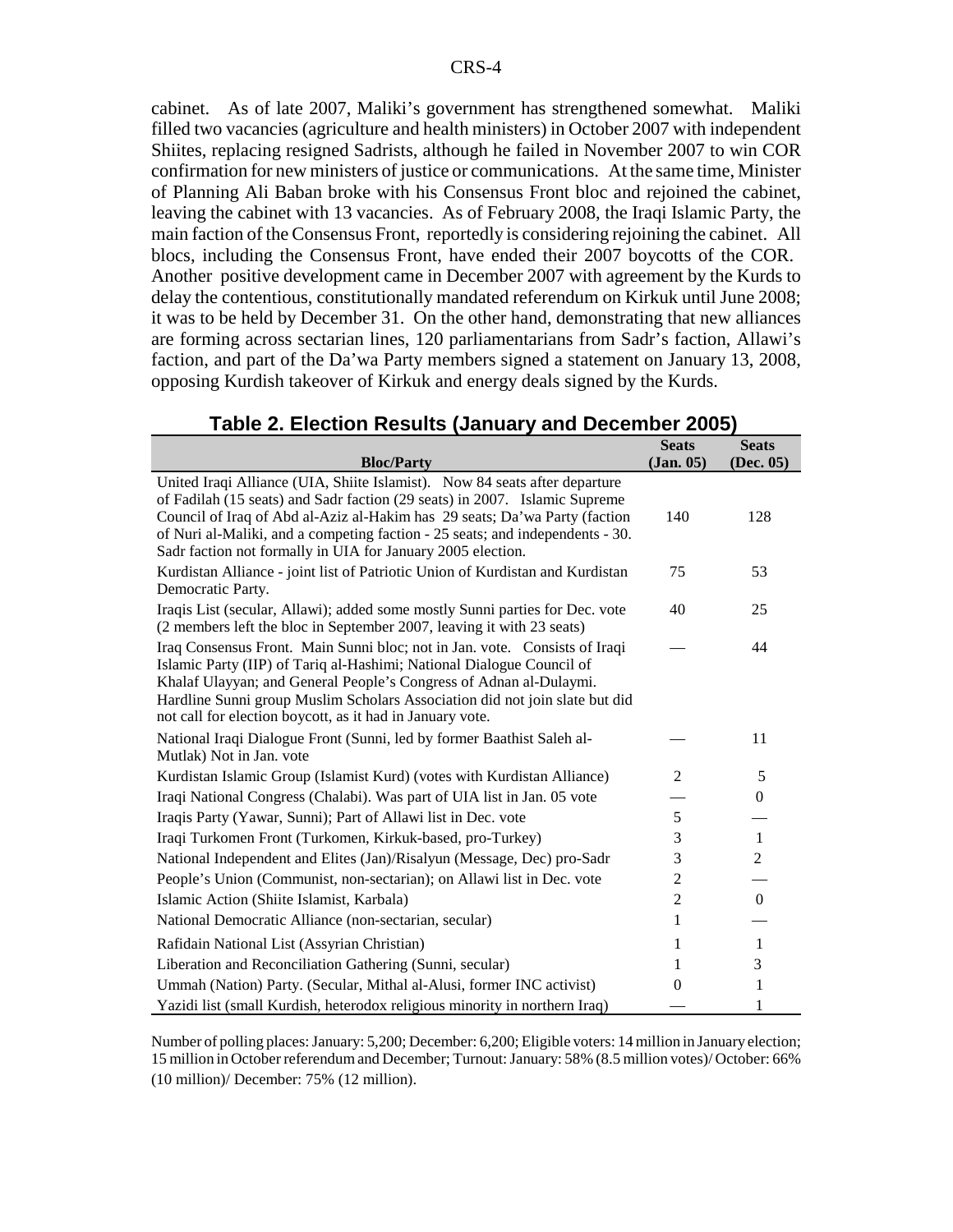#### CRS-5

#### **Table 1. Assessments of the Benchmarks**

| <b>Benchmark</b>                                                                                                                                                                                                                 | July 12<br><b>Administration</b><br><b>Report</b>               | <b>GAO</b><br><b>Report</b>    | Sept. 14<br><b>Administration</b><br><b>Report</b> | <b>Subsequent Actions</b>                                                                                                                                                                                                                                                                                                                                                                                                                                     |
|----------------------------------------------------------------------------------------------------------------------------------------------------------------------------------------------------------------------------------|-----------------------------------------------------------------|--------------------------------|----------------------------------------------------|---------------------------------------------------------------------------------------------------------------------------------------------------------------------------------------------------------------------------------------------------------------------------------------------------------------------------------------------------------------------------------------------------------------------------------------------------------------|
| 1. Forming Constitutional Review Committee<br>(CRC) and completing review                                                                                                                                                        | satisfactory                                                    | unmet                          | satisfactory                                       | No recent discernible progress. Deadlines for CRC<br>recommendations repeatedly extended, now to May 2008.                                                                                                                                                                                                                                                                                                                                                    |
| 2. Enacting and implementing laws on De-<br>Baathification                                                                                                                                                                       | unsatisfactory                                                  | unmet                          | satisfactory                                       | "Justice and Accountability Law" passed Jan. 12 unanimously by<br>Allows about 30,000 fourth ranking<br>143 in COR present.<br>Baathists to regain their jobs, and 3,500 Baathists in top three<br>party ranks would receive pensions instead. But, could allow for<br>judicial prosecution of all ex-Baathists and to firing of about 7,000<br>ex-Baathists in post-Saddam security services, and bars ex-<br>Saddam security personnel from regaining jobs. |
| 3. Enacting and implementing oil laws that ensure<br>equitable distribution of resources                                                                                                                                         | unsatisfactory                                                  | unmet                          | unsatisfactory                                     | no passage of oil laws, but revenue being distributed equitably.<br>2008 budget adopted February 13, 2008 at least temporarily<br>maintains existing 17% revenue share for Kurdish region.                                                                                                                                                                                                                                                                    |
| 4. Enacting and implementing laws to form semi-<br>autonomous regions                                                                                                                                                            | satisfactory                                                    | partially<br>met               | satisfactory                                       | Regions law passed October 2006, but main blocs agreed to<br>moratorium on implementation until April 2008.                                                                                                                                                                                                                                                                                                                                                   |
| 5. Enacting and implementing: (a) a law to establish<br>a higher electoral commission, (b) provincial<br>elections law; (c) a law to specify authorities of<br>provincial bodies, and (d) set a date for provincial<br>elections | satisfactory on<br>$(a)$ and<br>unsatisfactory<br>on the others | overall<br>unmet; $(a)$<br>met | satisfactory on (a)<br>and $(c)$ .                 | Draft law stipulating powers of provincial governments adopted<br>February 13, 2008, and COR agreed to hold provincial elections<br>by October 1, 2008. Election law will need to be adopted first.<br>Some of the nine Higher Election Commission (IHEC) members<br>to be replaced due to "non-transparent" selection process, despite<br>passage of IHEC law in May 2007.                                                                                   |
| 6. Enacting and implementing legislation<br>addressing amnesty for former insurgents                                                                                                                                             | conditions do<br>not allow a<br>rating                          | unmet                          | conditions do not<br>allow a rating                | Crucial to Sunnis who are the overwhelming majority of detainees<br>in Iraq, the law to amnesty 5,000 "non-terrorist" detainees held by<br>Iraq passed on February 13, 2008. However, would not affect<br>25,000 detainees held by U.S. and, depending on implementation,<br>might not lead to freedom for other approximately 20,000<br>detainees held by Iraq.                                                                                              |
| 7. Enacting and implementing laws on militia<br>disarmament                                                                                                                                                                      | conditions do<br>not allow rating                               | unmet                          | conditions do not<br>allow rating                  | No progress on disarmament program or related laws                                                                                                                                                                                                                                                                                                                                                                                                            |
| 8. Establishing political, media, economic, and<br>services committee to support U.S. Baghdad<br>"surge"                                                                                                                         | satisfactory                                                    | met                            | met                                                | No change                                                                                                                                                                                                                                                                                                                                                                                                                                                     |